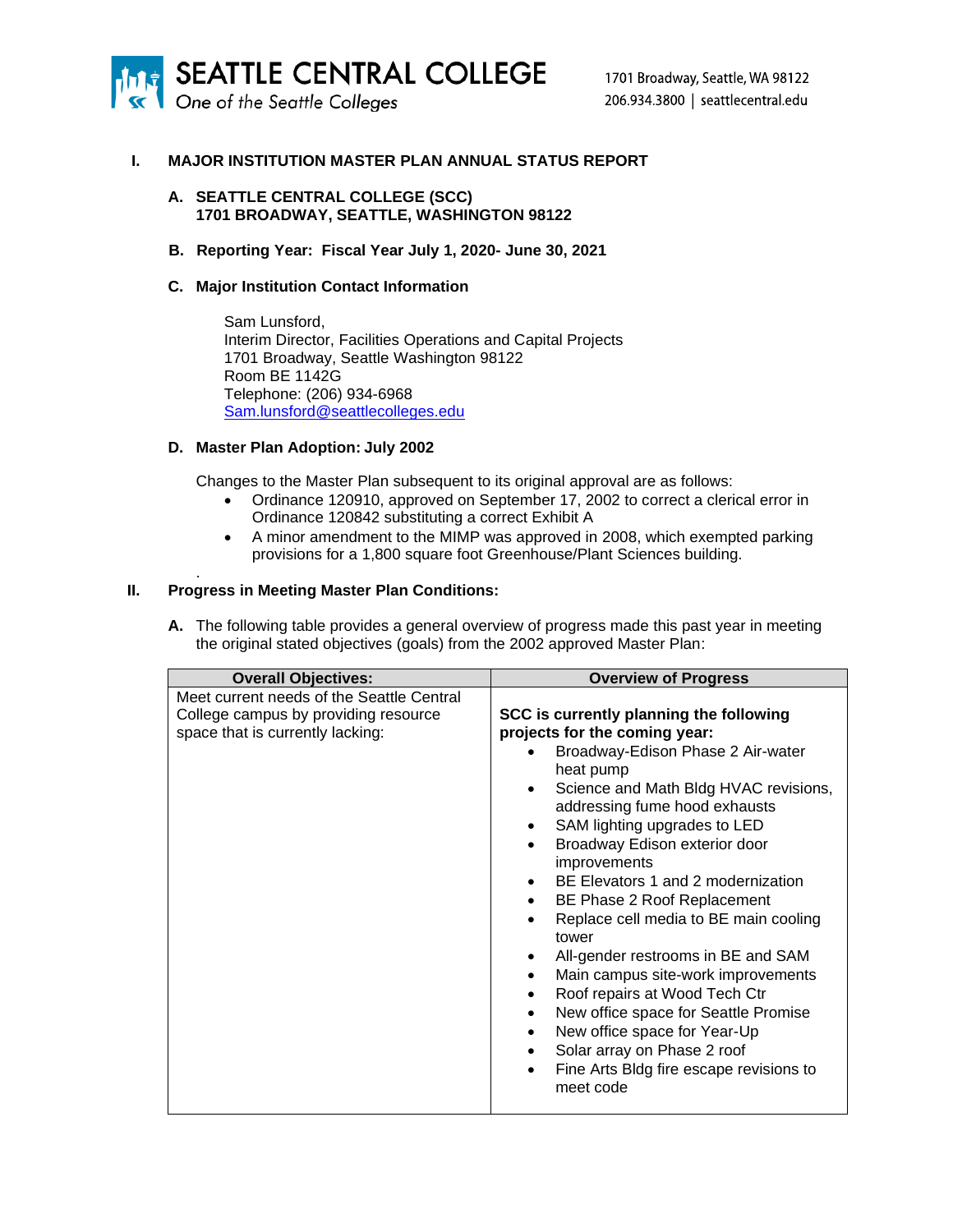| Provide additional parking to decrease<br>existing parking deficits                                           | During the past year, SCC did not take any<br>actions to provide additional parking on campus.<br>However, the college continues to manage its<br>parking challenges through its commuter trip<br>reduction plan.                                                                                                                                                                                                                                                                                                                                                                                                                                                                                                                                              |
|---------------------------------------------------------------------------------------------------------------|----------------------------------------------------------------------------------------------------------------------------------------------------------------------------------------------------------------------------------------------------------------------------------------------------------------------------------------------------------------------------------------------------------------------------------------------------------------------------------------------------------------------------------------------------------------------------------------------------------------------------------------------------------------------------------------------------------------------------------------------------------------|
| Provide technology opportunities and help<br>to remove student time/place barriers                            | SCC continues to support this objective through<br>its many IT applications and its e-learning<br>programs. During the COVID-19 crisis, the<br>college greatly expanded online options to<br>accommodate remote learning, and also<br>distributed free Chrome books and hot spots for<br>those students who did not have access to<br>technology at home. The college bookstore<br>operated remotely and provided course materials<br>via mail or pick up by appointments. The college<br>library also arranged for remote learning by<br>loaning books and materials via an appointment<br>method.                                                                                                                                                            |
| Provide more flexible and competency-<br>based courses/programs                                               | During the past year, SCC has provided more<br>flexibility in the modalities of courses offered.<br>During COVID-19, we have increased the<br>number of remote classes. With remote<br>operations, SCC offered synchronous and<br>asynchronous online courses. Additionally,<br>programs were offered with in-person learning,<br>allowing students in professional technical<br>programs to continue their educational plans.<br>Across all programs, new and innovative<br>curricula and pedagogies were employed to<br>enhance student learning and assess<br>competencies.<br>Over the past year, SCC has not added or<br>reduced programs. SCC focused on inventive<br>and student centered teaching, learning, and<br>assessment in multiple modalities. |
| Develop closer partnerships with business,<br>industry, community, K-12 and other<br>educational institutions | Over the past year, SCC has continued to be<br>actively involved in building partnerships.<br>Among others, SCC has representatives on the<br>following:<br>The Capitol Hill Eco District Committee<br>$\bullet$<br>The Capitol Hill Champion Steering<br>$\bullet$<br>Committee<br>The Capitol Hill Business Improvement<br>$\bullet$<br>Association<br>The Broadway Improvement Association<br>$\bullet$<br>Seattle Major Institutions Group<br>$\bullet$<br>Seattle Art Museum Board of Directors<br>$\bullet$<br>Alliance for Education Board of Directors<br>$\bullet$<br>NWAPPA – a physical plant administrators<br>$\bullet$<br>group that provides ties to Seattle University,<br>University of Washington and K-12<br>institutions.                  |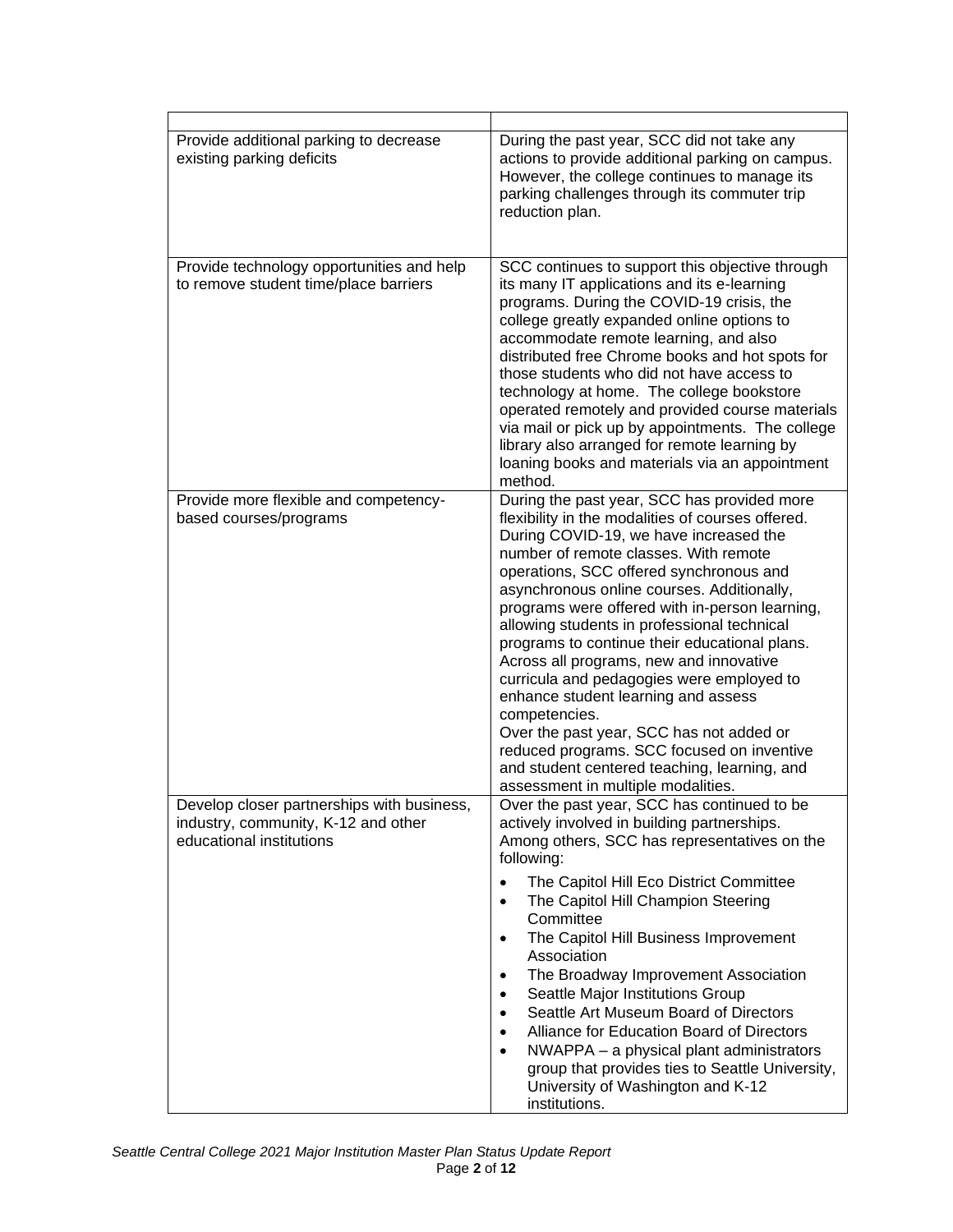| Northwest Education Access (NWEA)<br>$\bullet$                                                                                                                                                                                                                                                                                    |
|-----------------------------------------------------------------------------------------------------------------------------------------------------------------------------------------------------------------------------------------------------------------------------------------------------------------------------------|
| SCC representatives also participate in local and<br>regional groups who are committed to ensuring<br>that all of our residents are healthy, happy and<br>well-educated:                                                                                                                                                          |
| Downtown Seattle Association (DSA)<br>$\bullet$                                                                                                                                                                                                                                                                                   |
| Seattle Chamber of Commerce<br>$\bullet$                                                                                                                                                                                                                                                                                          |
| The Road Map Project<br>$\bullet$                                                                                                                                                                                                                                                                                                 |
| Northwest Education Access (NWEA)<br>$\bullet$<br>Puget Sound College and Career Network<br>$\bullet$                                                                                                                                                                                                                             |
| King County Promise Workgroups<br>$\bullet$                                                                                                                                                                                                                                                                                       |
| City of Seattle - Seattle Promise committee<br>$\bullet$                                                                                                                                                                                                                                                                          |
| With the development of the Office of Strategic<br>Partnerships at SCC, the college prioritizes<br>deepening relationships and partnerships in the<br>community to provide enhanced educational<br>and career opportunities for our students. Some<br>of the partnerships strengthened and developed<br>in the last year include: |
| College Possible Washington<br>$\bullet$                                                                                                                                                                                                                                                                                          |
| Northwest Education Access (NWEA)<br>$\bullet$                                                                                                                                                                                                                                                                                    |
| Year Up Puget Sound<br>$\bullet$                                                                                                                                                                                                                                                                                                  |
| Intiman Theater                                                                                                                                                                                                                                                                                                                   |
| Academy of Rising Educator - partnership<br>with Seattle Public Schools                                                                                                                                                                                                                                                           |
| Social Services Provider Academy -<br>$\bullet$<br>partnership with Catholic Community<br>Services and Plymouth Housing Group                                                                                                                                                                                                     |
| Facebook                                                                                                                                                                                                                                                                                                                          |
| Academy of Rising Educators                                                                                                                                                                                                                                                                                                       |
| Kaiser Permanente                                                                                                                                                                                                                                                                                                                 |
| <b>WSECU</b>                                                                                                                                                                                                                                                                                                                      |
| Deloitte                                                                                                                                                                                                                                                                                                                          |
| Point B                                                                                                                                                                                                                                                                                                                           |
| Symetra                                                                                                                                                                                                                                                                                                                           |
| Omnidian                                                                                                                                                                                                                                                                                                                          |
| SCC continues to develop relationships in<br>conjunction with its allied health programs in the<br>Pacific Tower and on its main campus on Capitol<br>Hill. These include:                                                                                                                                                        |
| College Access Now (CAN)<br>$\bullet$                                                                                                                                                                                                                                                                                             |
| Neighborhood House<br>$\bullet$                                                                                                                                                                                                                                                                                                   |
| Seattle Education Access (SEA)<br>$\bullet$                                                                                                                                                                                                                                                                                       |
| City Light (student bill mitigation)<br>$\bullet$<br><b>Pacific Tower Partners</b><br>$\bullet$                                                                                                                                                                                                                                   |
| NeighborCare<br>$\bullet$                                                                                                                                                                                                                                                                                                         |
| FareStart<br>$\bullet$                                                                                                                                                                                                                                                                                                            |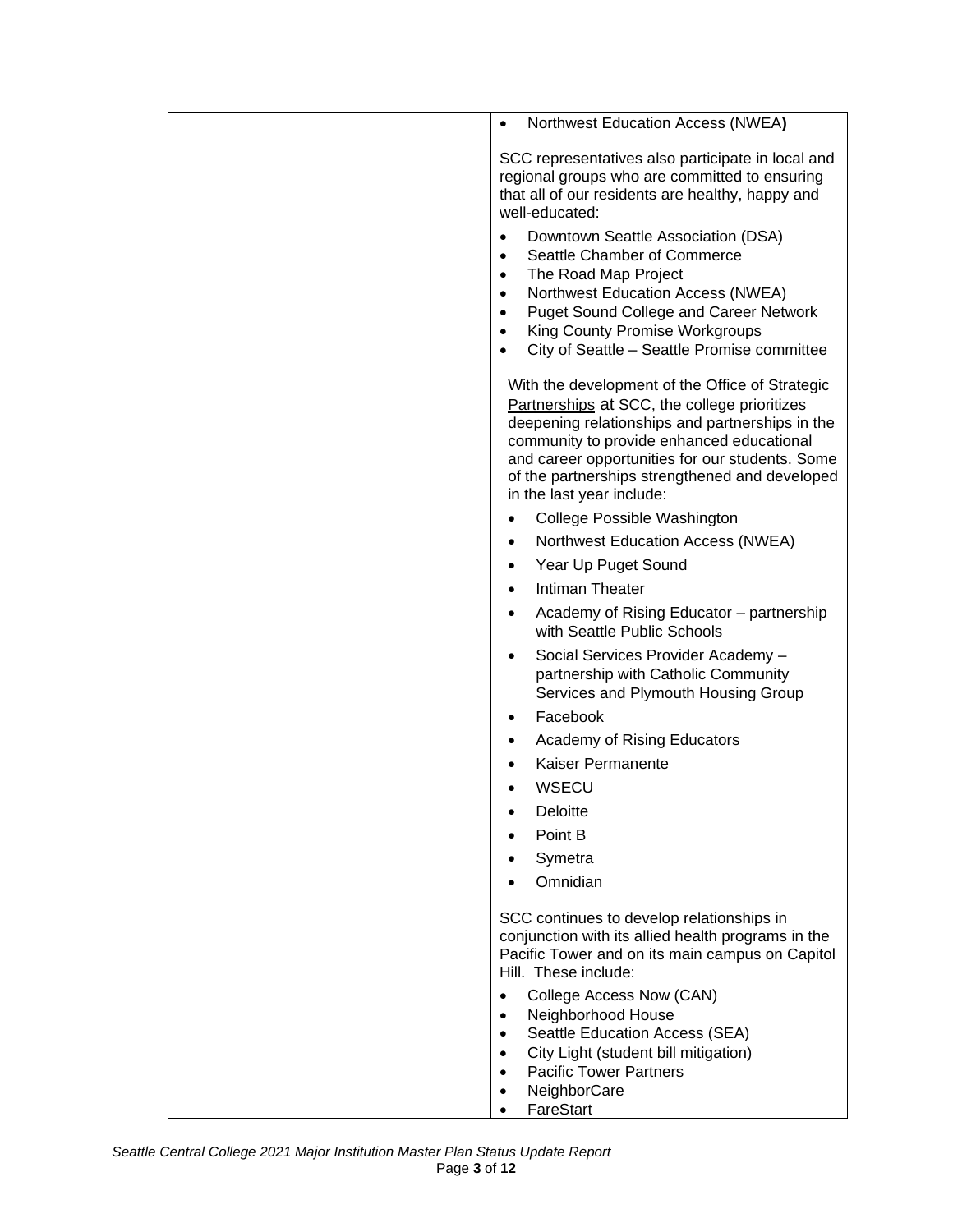|                                                                                                                                                                                        | <b>College Success Foundation</b><br>$\bullet$                                                                                                                                                                                                                                                                                                                                                                                                                                                                                                      |  |
|----------------------------------------------------------------------------------------------------------------------------------------------------------------------------------------|-----------------------------------------------------------------------------------------------------------------------------------------------------------------------------------------------------------------------------------------------------------------------------------------------------------------------------------------------------------------------------------------------------------------------------------------------------------------------------------------------------------------------------------------------------|--|
|                                                                                                                                                                                        | <b>Pacific Medical Centers</b><br>$\bullet$                                                                                                                                                                                                                                                                                                                                                                                                                                                                                                         |  |
| <b>Specific Objectives:</b>                                                                                                                                                            | <b>Overview of Progress</b>                                                                                                                                                                                                                                                                                                                                                                                                                                                                                                                         |  |
| Decentralize technology/computer labs                                                                                                                                                  | The use of technology and computer labs<br>continues to receive strong support.                                                                                                                                                                                                                                                                                                                                                                                                                                                                     |  |
|                                                                                                                                                                                        | Hardware/software support and IT security for<br>the labs are centralized for efficiency and to<br>assure consistent service. Scheduling of about<br>half the labs, and instructional software<br>decisions, are decentralized to promote flexibility<br>and to meet faculty/student needs.                                                                                                                                                                                                                                                         |  |
| Provide space for multi-media<br>communications                                                                                                                                        | SCC continues to support multi-media<br>capabilities. Most of the classrooms have multi-<br>media equipment installed. Many of the<br>conference rooms also have multi-media<br>presentation capability with a few conference<br>rooms also having remote video conferencing<br>capability.                                                                                                                                                                                                                                                         |  |
|                                                                                                                                                                                        | As a matter of routine, a portion of the multi-<br>media and communications equipment is<br>updated each year to keep pace with changing<br>technology advancements.                                                                                                                                                                                                                                                                                                                                                                                |  |
| Create a broad performing arts center                                                                                                                                                  | SCC continues to develop programs in support<br>of this objective. Utilization of the Broadway<br>Performance Hall, the Erickson Theater, and the<br>Fine Arts buildings will continue to evolve over<br>time. The college has continued to have<br>conversations regarding the formation of an "Arts<br>District" on Capitol Hill. Recently, Intiman<br>Theater moved into the Fine Arts building,<br>utilizing a portion of the space there as its<br>permanent home, while it partners with Seattle<br>Central in its Technical Theater program. |  |
| Integrate related nearby initiatives (transit<br>station, parking, neighborhood plans,<br>reservoir cover, Bobby Morris playfields,<br>business district improvement, and<br>housing). | SCC did not take any further action over the past<br>year relative to the items listed in this objective.<br>However, SCC is working to finalize negotiations<br>with Sound Transit regarding acquiring Site-D.<br>Discussions include potential for student,<br>affordable, and or workforce housing.                                                                                                                                                                                                                                              |  |
| Explore partnerships with the City and<br>private interests for mutually beneficial<br>projects, given state funding uncertainty and<br>shifts                                         | SCC continued to explore potential partnerships<br>with various developers in regard to the<br>acquisition and development of Sound Transit<br>TOD Site D."                                                                                                                                                                                                                                                                                                                                                                                         |  |
|                                                                                                                                                                                        | SCC in October of 2021 is slated to close on an<br>exchange of surplus properties with Sound<br>Transit that will add 10,000 approx. sq ft of land<br>adjacent to the light rail station to our campus on<br>its northernmost end, while converting empty<br>buildings on Broadway between Pike and Pine<br>into affordable housing. The city and county                                                                                                                                                                                            |  |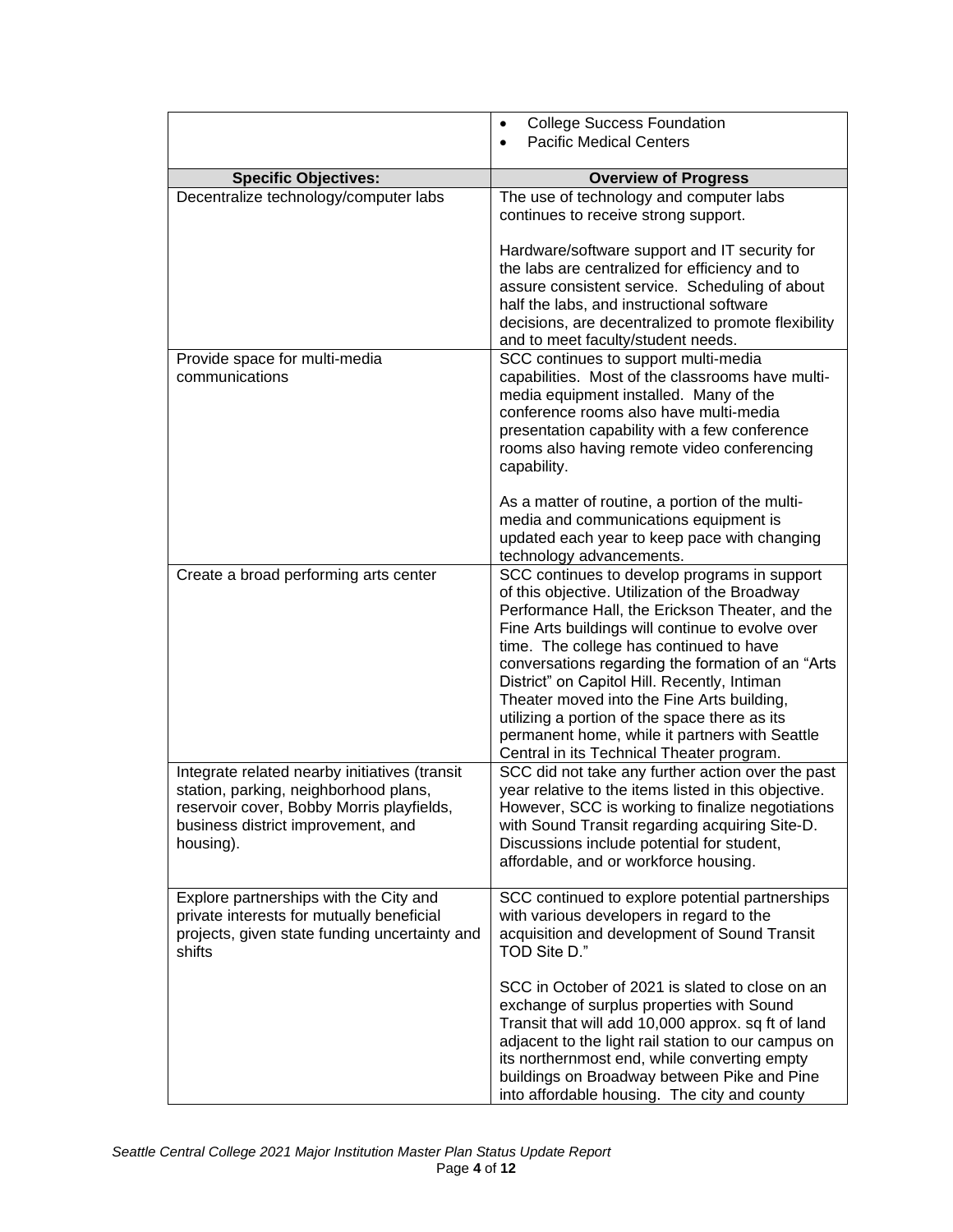|                                                                                      | Offices of Housing are making substantial grants<br>and loans to the housing project.                                                                                                                                                                                                                      |
|--------------------------------------------------------------------------------------|------------------------------------------------------------------------------------------------------------------------------------------------------------------------------------------------------------------------------------------------------------------------------------------------------------|
|                                                                                      | SCC won a WA State Dept. of Commerce<br>Energy grant for energy conservation<br>investments (rooftop Air to Water Heat Pump,<br>new LED lighting and HVAC and exhaust fan<br>upgrades) that will be matched with utility<br>conservation incentives from Seattle City Light.                               |
|                                                                                      | The plan includes installing a 72KW Photo<br>Voltaic System on the roof of the Broadway<br>Edison Building.                                                                                                                                                                                                |
|                                                                                      | SCC collaborated with Seattle City Light on a<br>second, successful planning grant application to<br>Commerce for development of an all-electric<br>EcoDistrict to be created on the Broadway<br>campus with capacity to serve all college<br>buildings and new housing/commercial<br>developments nearby. |
|                                                                                      | SCC has entered in an MOU with Hanover<br>Pacific, a private developer of student housing<br>and college administrative offices, for the<br>redevelopment of the parking structure at Pine<br>and Harvard. Projected occupancy for a<br>replacement garage and 500-bed student<br>housing project is 2025. |
| Address community access to facilities after<br>hours and operational concerns       | In order to address reductions in operational<br>funding, the college recently returned to less<br>than 24 X 7 security coverage. This reduction<br>led to "mothballing" of the emergency call station<br>system around campus.                                                                            |
|                                                                                      | The emergency call stations in the Fine Arts<br>Building (one in entry lobby and one on 4 <sup>th</sup> floor<br>lobby) remain active. CCTV camera coverage<br>was not impacted by these changes                                                                                                           |
| Create a new facility at the north end of the<br>campus that can function separately | SCC remains in negotiations with Sound Transit<br>to purchase "Site-D", located just north of the<br>SCC property line. Such a purchase would<br>support this objective.                                                                                                                                   |
|                                                                                      | The college has demolished the North Plaza<br>Building, which is a first step toward creating<br>space for the new facility.                                                                                                                                                                               |
| Comprehensively resolve parking needs<br>and transportation management               | Over the past year, SCC sustained its efforts to<br>manage its parking and transportation<br>challenges through strong support of its<br>Transportation Management Plan.                                                                                                                                   |
|                                                                                      | The college is currently working with the City of<br>Seattle to determine if the requirements for<br>additional parking can be modified or removed<br>from the MIMP through a Minor Amendment.                                                                                                             |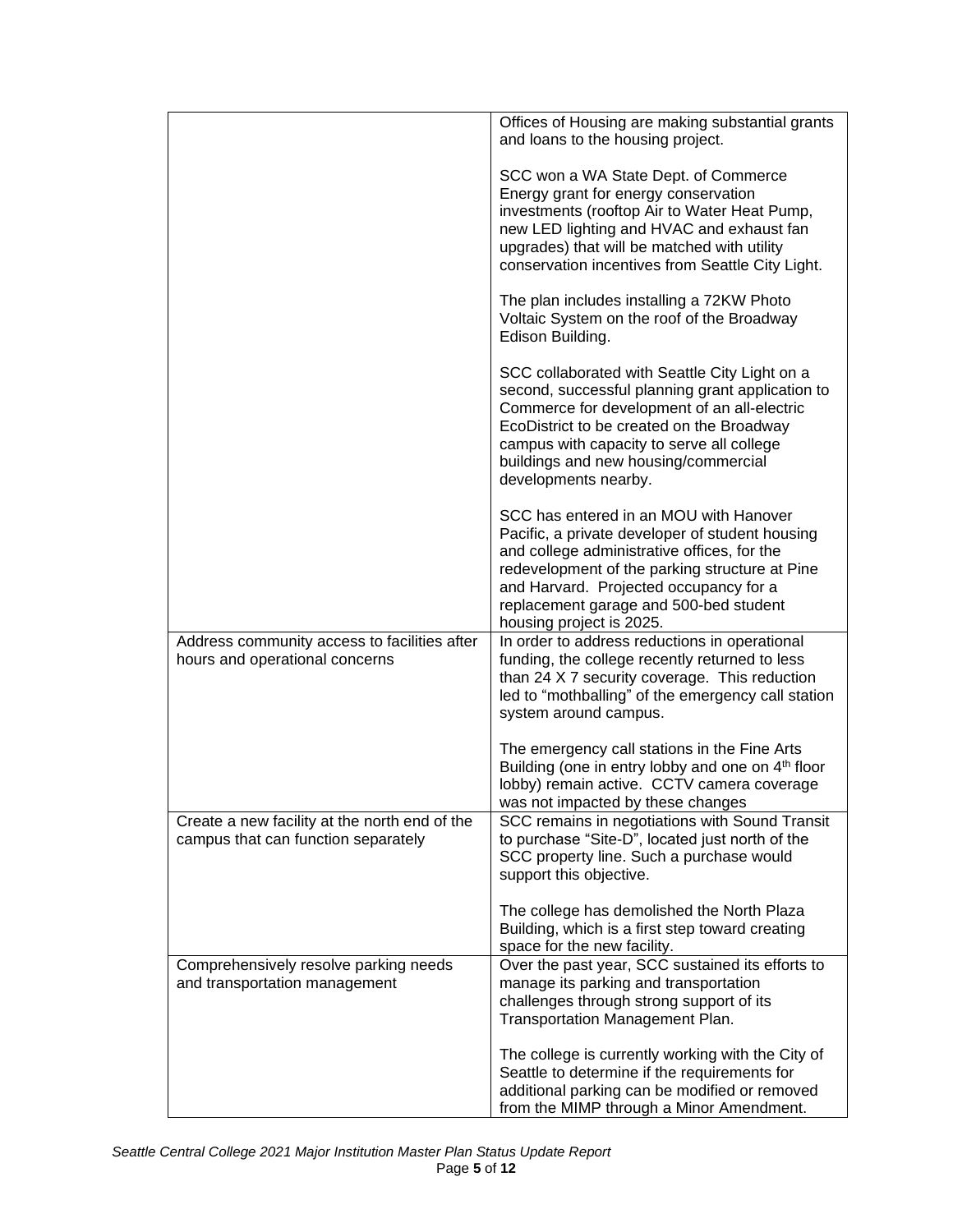|                                               | The goal would be to coordinate the plan with<br>Seattle Municipal Code SMC23.54.016 |
|-----------------------------------------------|--------------------------------------------------------------------------------------|
| Provide parking for oversize vehicles         | SCC made no changes relative to this objective                                       |
| (buses, vans, and service trucks)             | during the past year. Demand for oversize                                            |
|                                               | parking has been minimal and SCC has been                                            |
|                                               | able to accommodate the few requests in the                                          |
|                                               | north parking lot.                                                                   |
|                                               |                                                                                      |
| <b>Further Objectives:</b>                    | <b>Overview of Progress</b>                                                          |
| Continue to be a part of the local            | Over the past year, SCC has continued to be                                          |
| community. More specifically, an objective is | actively involved in the community. It has                                           |
| to be generally consistent with the recently  | representatives serving on the following:                                            |
| adopted Pike/Pine and Capitol Hill            | The Capitol Hill Chamber of Commerce                                                 |
| neighborhood plans                            | Board                                                                                |
|                                               | The Capitol Hill Eco District Steering                                               |
|                                               | Committee                                                                            |
|                                               | The Broadway Improvement Association                                                 |
|                                               | The Capitol Hill Eco-District                                                        |
|                                               | The Downtown Seattle Association                                                     |
| An objective of the master plan is to satisfy | SCC is a member of the Seattle Major                                                 |
| the requirements of the Major Institutions    | Institutions group and continues to be an active                                     |
| Policies and Land Use Code.                   | participant on sub-committees of the group to                                        |
|                                               | review and evaluate improvements to the                                              |
|                                               | policies and codes.                                                                  |

**B.** The following table contains the recommended conditions for the Major Institution Master Plan entered by Anne Watanabe, Deputy Hearing Examiner on February 22, 2002. The table also provides a brief narrative statement about the progress SCC made towards compliance this past year.

| <b>Recommended Conditions</b>                                                                                                                                                                                                                                                           | <b>Compliance Progress</b>                                                                                                                                                                                                                                                                   |
|-----------------------------------------------------------------------------------------------------------------------------------------------------------------------------------------------------------------------------------------------------------------------------------------|----------------------------------------------------------------------------------------------------------------------------------------------------------------------------------------------------------------------------------------------------------------------------------------------|
| 1. The Seattle Central College Major<br>Institution Master Plan boundary shall be<br>expanded to include all areas south of E.<br>Pine St., which they currently own (to<br>include the South Annex, the Masonic<br>Temple, and Motor Pool lot Broadway E.).                            | SCC has made no changes in MIMP boundary<br>during the past year, consequently this condition<br>remains under "full compliance". Changes to the<br>boundary may be proposed during submission of<br>a new Major Institution Master Plan.<br>The college is in the process of creating a new |
| 2. Areas of Major Institution Overlay for<br>SCC south of E. Pine St. shall be limited in<br>height to the 65-foot limit allowed in the<br>underlying zoning. If this height limit is<br>changed in the future so too should the<br>potential height of SCC development in the<br>area. | MIMP.<br>This condition remains in "full compliance".<br>Future changes to the height limits would likely<br>be reviewed for potential inclusion should the<br>college move forward with a new Major Institution<br>Master Plan.                                                             |
| 3. Landscaping shall be incorporated into<br>any areas along Harvard Ave. developed or<br>redeveloped by the College and shall be in<br>a form which complements both the<br>institution and neighboring residential areas.<br>4. At the time of the Master Use Permit                  | This condition remains in "full compliance". SCC<br>performed no development or redevelopment<br>work along Harvard during the past year.<br>This condition remains in "full compliance". SCC                                                                                                |
| application for the development of the<br>proposed Technology Center, a traffic study                                                                                                                                                                                                   | did not perform any further work on the<br>previously proposed Technology Center. A                                                                                                                                                                                                          |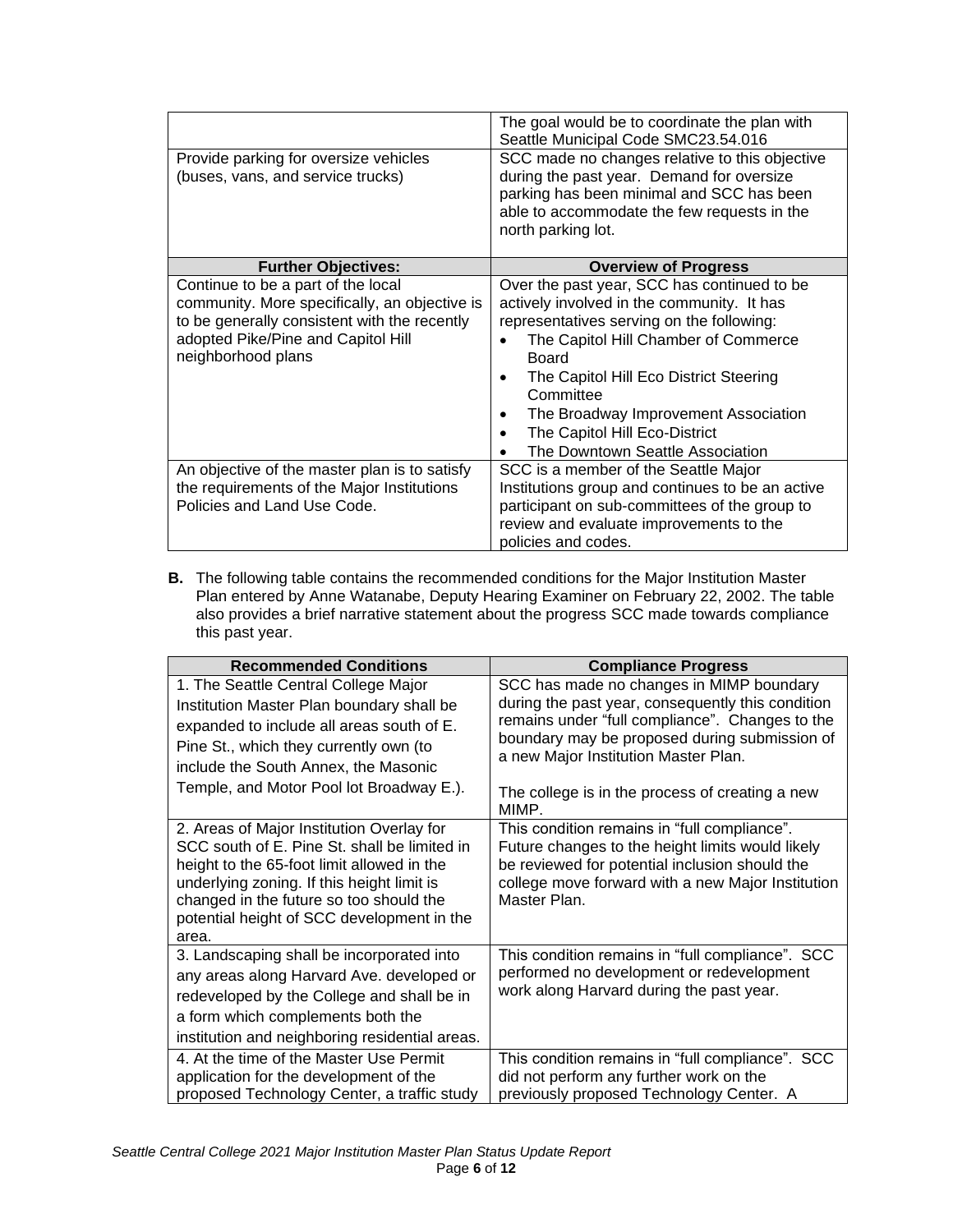| shall be conducted in consultation with the<br>SCC Standing Advisory Committee and<br>appropriate City of Seattle officials and a<br>vehicle access shall be designed and<br>conditioned in a way which both meets the<br>need of SCC and minimizes impacts to the<br>surrounding community.                                                                                                                                                                                                                                                                                                                                                                                                                                                                                                                                                                                                                           | preliminary traffic study was conducted as part of<br>internal master planning work. Further studies<br>will likely be completed as development plans of<br>the north campus take place. |
|------------------------------------------------------------------------------------------------------------------------------------------------------------------------------------------------------------------------------------------------------------------------------------------------------------------------------------------------------------------------------------------------------------------------------------------------------------------------------------------------------------------------------------------------------------------------------------------------------------------------------------------------------------------------------------------------------------------------------------------------------------------------------------------------------------------------------------------------------------------------------------------------------------------------|------------------------------------------------------------------------------------------------------------------------------------------------------------------------------------------|
| 5. SCC buildings south of E. Pine St. and<br>along Broadway north of the existing main<br>campus buildings shall be designed to fit<br>well with the commercial and pedestrian<br>context of the surrounding areas. To this<br>end, a human scale is to be developed at<br>sidewalk level. Buildings shall have a<br>commercial appearance, be close to the<br>sidewalks and have a high level of<br>transparency, with highly visible entries<br>directly accessible from the public sidewalk<br>realm. Materials used for windows, walls<br>and other elements and architectural<br>patterns (spacing of windows and support<br>columns and overall architectural styles)<br>shall be drawn from the context of<br>immediately surrounding area and from the<br>Pike/Pine area.                                                                                                                                      | This condition remains in "full compliance".                                                                                                                                             |
| 6. Within the entire MIMP boundary, use<br>limitations, derived from underlying zoning<br>shall not apply to SCC buildings when they<br>are replaced by SCC uses (except as<br>required by SMC 23.69.008 or successor<br>sections). In all areas within the MIMP<br>(whether or not designated as pedestrian<br>zones) uses at the ground level, across<br>streets from commercial zones and adjacent<br>to surrounding streets shall, to the greatest<br>extent reasonably possible, be those of the<br>College which are most commercial or<br>customer service in nature such as, but not<br>limited to, reception, retail, food service, and<br>educational programs which are<br>commercial-like (i.e. cosmetology) or to<br>those uses which would be visually<br>interesting from the public realm and are of<br>a kind where public observation would not<br>be harmful to the educational purpose<br>therein. | This condition remains in "full compliance".<br>During the past year, SCC performed no work<br>that would affect this condition.                                                         |
| 7. New development along Harvard Ave.<br>shall create a sidewalk environment along<br>Harvard Ave., which incorporates setbacks,<br>and landscaping designed to be compatible<br>with and to transition into the Mid-rise (MR)<br>residential zoning along the eastern side of<br>that street.                                                                                                                                                                                                                                                                                                                                                                                                                                                                                                                                                                                                                         | This condition remains in "full compliance".<br>During the past year, SCC performed no work<br>that affected this condition.                                                             |
| 8. The mid-block pedestrian crossing<br>between Harvard Ave. and Broadway, at<br>the former E. Howell St. right-of-way, shall                                                                                                                                                                                                                                                                                                                                                                                                                                                                                                                                                                                                                                                                                                                                                                                          | This condition remains in "full compliance".<br>During the past year, the mid-block pedestrian                                                                                           |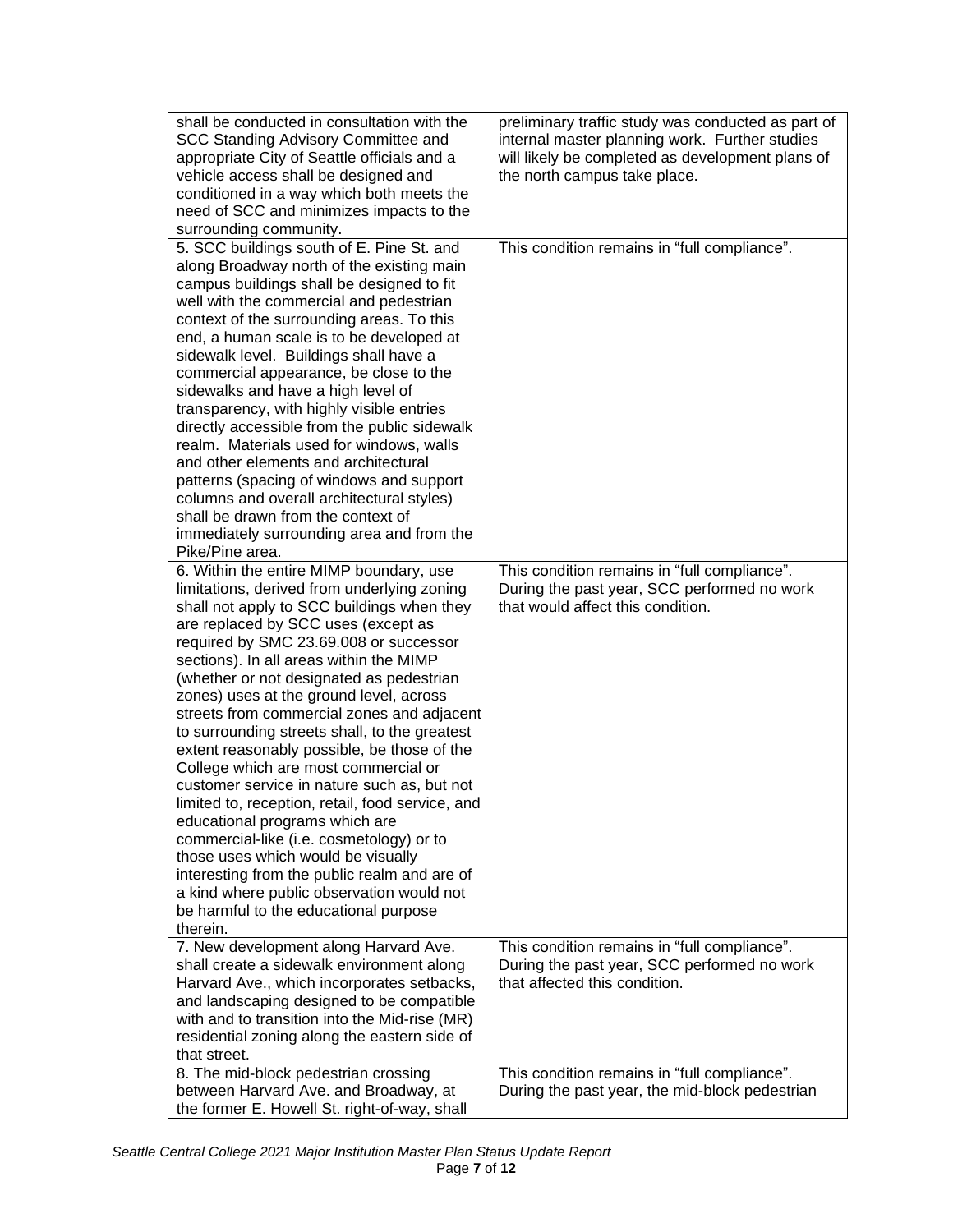| remain available for general public use to<br>the greatest extent possible and consistent<br>with security and programmatic needs of<br>SCC.                                                                                                                                                                                                                                                                                                         | crossing remained open and available for<br>general public use.                                                                                                                                                                                   |
|------------------------------------------------------------------------------------------------------------------------------------------------------------------------------------------------------------------------------------------------------------------------------------------------------------------------------------------------------------------------------------------------------------------------------------------------------|---------------------------------------------------------------------------------------------------------------------------------------------------------------------------------------------------------------------------------------------------|
| 9. New structures and additions shall be<br>designed with architectural measures to<br>minimize height, bulk and scale impacts on<br>surrounding properties to the greatest<br>extent practicable.                                                                                                                                                                                                                                                   | This condition remains in "full compliance".<br>During the past year, SCC did not build any new<br>structures or additions.                                                                                                                       |
| 10. The MIMP shall be written to clearly<br>state that the Seattle Land Use Code<br>standards for structure setbacks on the<br>perimeter of an MIO District existing at the<br>time of development permit application are<br>intended to apply.                                                                                                                                                                                                      | This condition remains in "full compliance".<br>There were no amendments to the MIMP during<br>the past year.                                                                                                                                     |
| 11. The MIMP shall contain a provision that<br>nighttime lighting of all outdoor pedestrian<br>areas on the SCC campus, new, existing or<br>remodeled, shall be maintained at a level<br>consistent with that established for public<br>sidewalks in the regulations and practices of<br>the Seattle Transportation Department<br>("SDOT"). That level, for sidewalks not<br>adjacent to roadways, is expressed at this<br>time as two foot candles. | The status of this condition is unknown.<br>Lighting<br>level studies were not conducted during the past<br>year.                                                                                                                                 |
| 12. SCC shall preserve the historic<br>character of the north and west facades and<br>the lobby of the Masonic Temple building.                                                                                                                                                                                                                                                                                                                      | This condition remains in "full compliance" (the<br>college no longer refers to the building as the<br>"Masonic Temple"). During the past year, SCC<br>made no changes to the lobby or the north and<br>west facades of the "Fine Arts Building". |
| 13. Upon remodel and/or expansion of the<br>existing parking garage, the college shall<br>retain existing and incorporate new<br>landscaping along street frontages.                                                                                                                                                                                                                                                                                 | This condition remains in "full compliance".<br>During the past year, SCC performed no<br>remodeling or expansion of the existing parking<br>garage.                                                                                              |

# **III. Major Institution Development Activity Initiated or Under Construction Within the MIO Boundary During the Reporting Period.**

- **A. Development Activity Initiated or Under Construction (Non-Leased Activity)** No development activity has been initiated this year..
- **B. Major Institution Leasing Activity to Non- Major Institution Uses: O**ne new tenant was added during this past year. Intiman Theater signed a 5 year lease agreement for occupation of the lower levels of the Fine Arts Building, as well as an MOU for instructional support of a Technical Theater program. Two tenants were lost as a result of the impending transfer of ownership of the Booth Building to Sound Transit.

# **IV. Major Institution Development Activity Outside but within 2,500 Feet of MIO District Boundary**:

**A.** For the 1997 – 1998 Report, Land and Building Ownership and Leasing Activity existing on December 31, 1996. N/A -- No Changes for the 2021 report**.**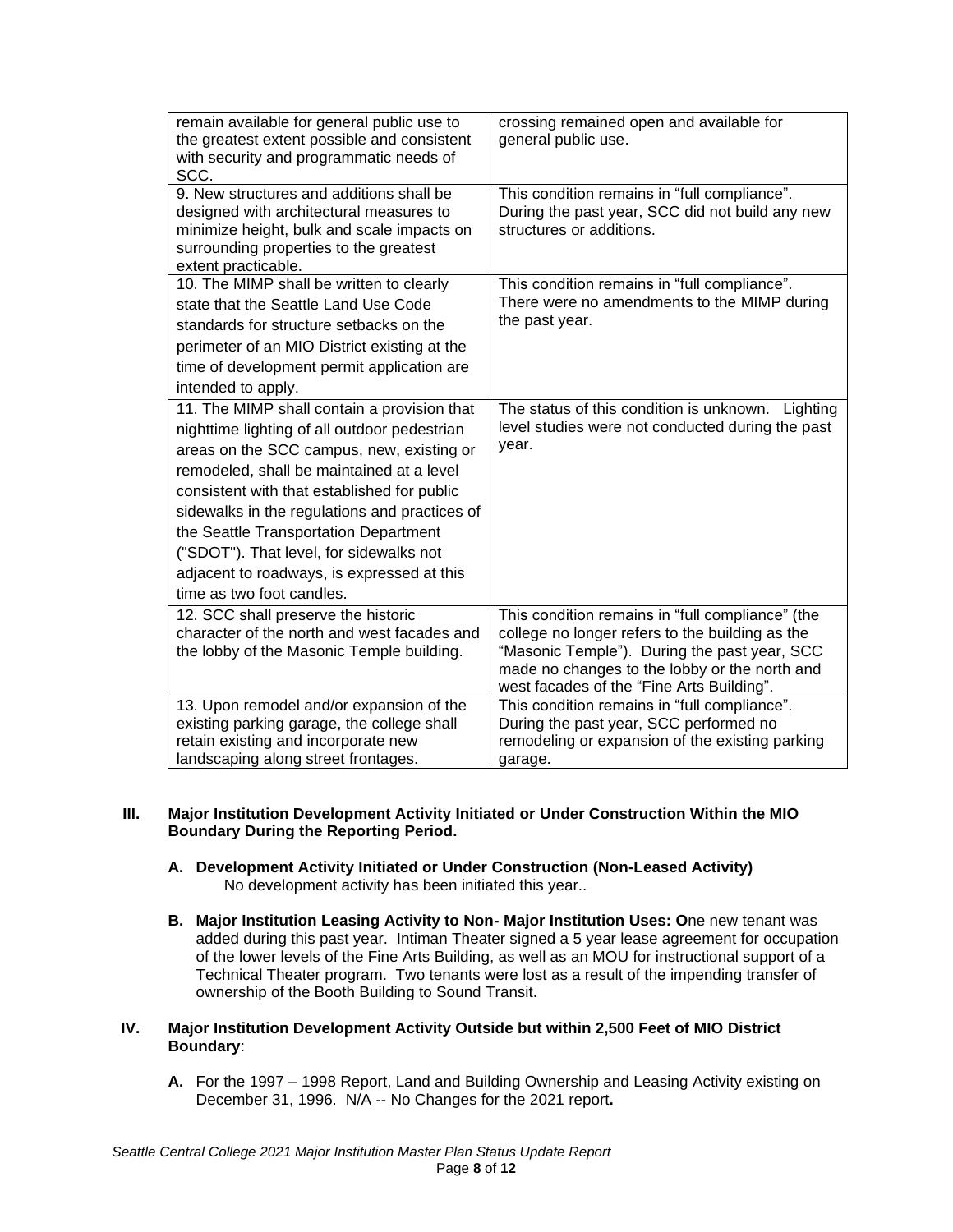- **B.** Land & Building Acquisition During the Reporting Period: None
- **C.** Leasing Activity During the Reporting Period: Intiman Theater, at 801 E Pine ST, Seattle, WA 98122

## **V. Progress in Meeting Transportation Management Program (TMP)**

**A.** The following provides a general overview of progress made in achieving the goals and objectives contained in the TMP towards the reduction of single-occupant vehicle use by SCC employees, staff and/or students:

Seattle Central College continues to encourage all employees, staff, and students to commute utilizing modes of transportation other than driving alone. This objective is vital to reduce traffic congestion, decrease fuel consumption, and help to maintain/ improve air quality in the region. Results from the most recent CTR Employee survey (2019), as well as a recent student survey (2019), demonstrate the success of the program. SCC has succeeded in reducing its drive alone commuting rate among all CTR affected staff by over 8 percentage points compared to the rate submitted in the 2002 MIMP. In addition, the Drive Alone Rate for students is at a mere 17% of the entire student population. The "Vehicle Miles Traveled" rate has decreased more than 24% over the same period for employees. These statistics represent a significant improvement during the life of the MIMP and marks a considerable achievement by the SCC Transportation Coordinator's office. The current, weighted combined student and staff drive alone rates are seen here:

| <b>Students (2020 Survey Results)</b> |      |     |         |
|---------------------------------------|------|-----|---------|
| Drive Alone                           | 148  | 17% |         |
| Non Drive Alone                       | 705  | 83% |         |
| Total                                 | 853  |     |         |
|                                       |      |     |         |
| Staff (2019 Survey Results)           |      |     |         |
| Drive Alone                           | 92   | 34% |         |
| Non Drive Alone                       | 175  | 66% |         |
| Total                                 | 267  |     |         |
|                                       |      |     |         |
| Combined                              |      |     |         |
| Drive Alone                           | 240  | 21% |         |
| Non Drive Alone                       | 880  | 79% |         |
|                                       | 1120 |     |         |
| Weighted Average SOV Rate             |      |     |         |
| <b>Students</b>                       | 8714 | 17% | 1481.38 |
| Staff                                 | 516  | 34% | 175.44  |
| <b>Weighted Average</b>               | 9230 | 18% | 1656.82 |

## **Seattle Colleges Student Survey—Methodologies and Practices**

Seattle Colleges Transportation conducts an annual survey of all student commuting habits and practices. The survey for 2019 was conducted the last week of November and first week of December (November 18-December 2), and the results were compiled and organized by the Seattle College Transportation Coordinator, Jeff Keever. No surveys were conducted in 2020, and no student surveys are planned for Fall 2021; the employee (statewide) commuter survey has also been pushed back to 2022 due to the pandemic and the resultant disruptions in normal commuting that it has caused.

#### Method of Survey

The survey questions were devised and edited by the ETCs of all the campuses of the Seattle Colleges, and follow very closely the survey questions used for the employee surveys that are sent out every other year. The questions were sent to the District office to be sent as one email blast to all students of the district, to the email address of record for the student, on Monday November 18, 2019. Thus, the survey was sent to all currently registered and enrolled students. A follow up email was sent the following Monday, November 25 2019, to remind students to take the survey and to thank those who already had completed it. The survey tool used was Survey Monkey, and only one response per email address was allowed. Central hired a student transportation ambassador, who advertised the survey by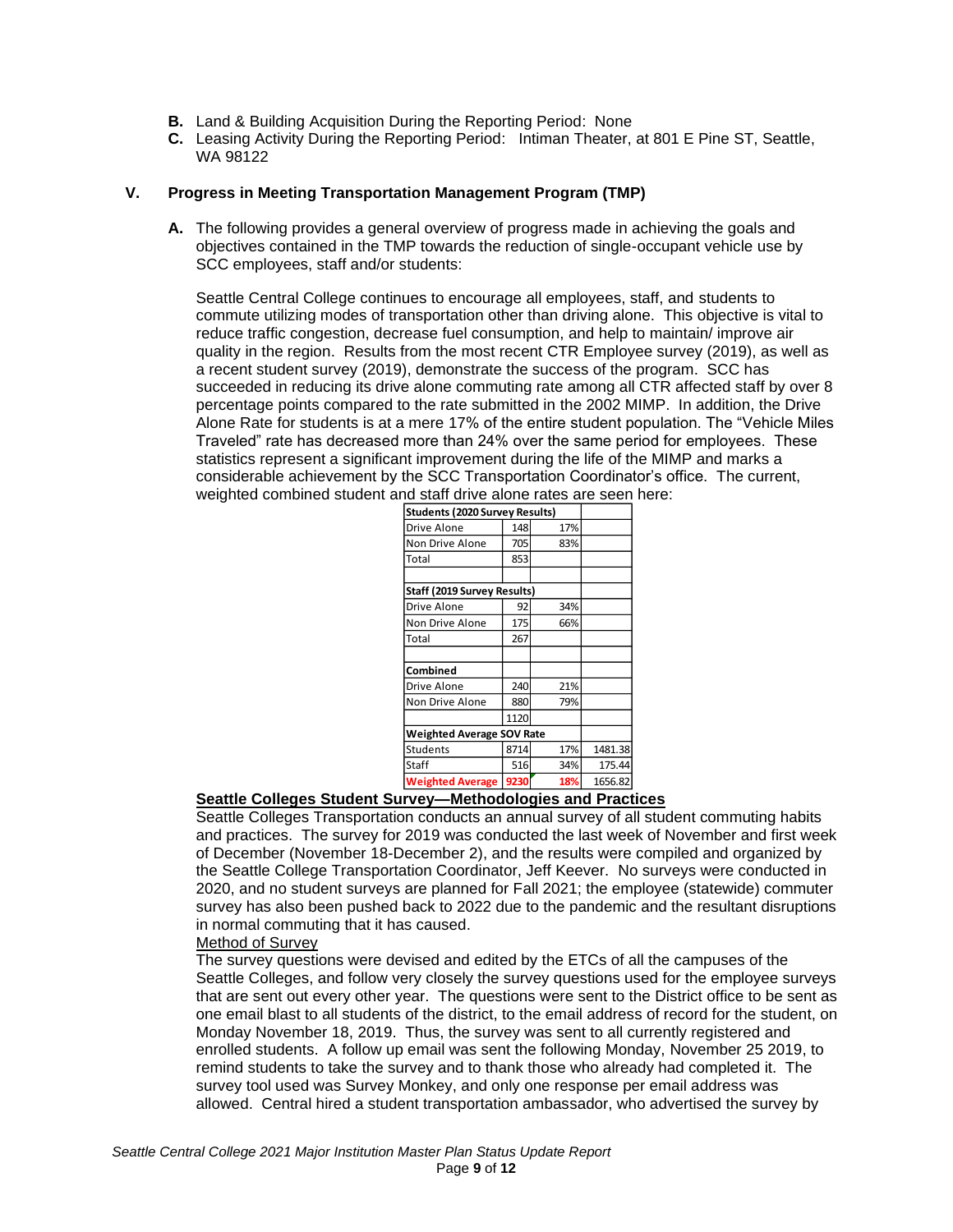means of tabling in a very busy hallway of the campus. The colleges offered a prize drawing as an incentive for students to complete the survey. The prizes were lightweight back packs, a \$25 ORCA card, and a Chinook Book (booklet of discounts for sustainability related stores or venues). Six prizes per campus were awarded (2 of each).

# Method of Compilation

The survey was closed to new responses after December 2. The results were initially collected by the District's sustainability Coordinator (it was his department's Survey Monkey account that was used). The raw data was sent to Jeff Keever, Seattle Colleges District Coordinator, on December 13. Jeff then filtered the results by campus to compute the rates of the various commute modes per campus, and used data from the 2019 employee survey results to compute the weighted average of drive alone rates per campus.

**B.** The following table provides a brief narrative statement about the progress SCC made this past year towards compliance with the original goal and the subsequent additional goal:

| <b>TMP Element</b>                                                                                                         | Progress, updates, effectiveness                                                                                                                                                                                                                                                                                                                                                                                                                                                                                                                                                                                  |
|----------------------------------------------------------------------------------------------------------------------------|-------------------------------------------------------------------------------------------------------------------------------------------------------------------------------------------------------------------------------------------------------------------------------------------------------------------------------------------------------------------------------------------------------------------------------------------------------------------------------------------------------------------------------------------------------------------------------------------------------------------|
|                                                                                                                            |                                                                                                                                                                                                                                                                                                                                                                                                                                                                                                                                                                                                                   |
| Maintain an onsite Building Transportation<br>Coordinator dedicated solely to<br>implementation of the college's CTR plan. | Jeff Keever, jeff.keever@seattlecolleges.edu,<br>206-934-4393.<br>While the MIMP calls for a dedicated position<br>to administer the program, the dearth of state<br>funding to the college requires that these<br>duties be assigned to a position which also<br>has other duties. Jeff Keever is Director of<br>Auxiliary Services and has multiple other<br>responsibilities other than transportation<br>management.                                                                                                                                                                                          |
| <b>Promotional events</b>                                                                                                  | There are 2 large events transportation holds<br>each year:<br>a) Welcome back tabling event, where staff<br>promote the transportation department to<br>incoming students and staff. This event helps<br>to advertise the offerings of the program, and<br>helps students (especially) determine the<br>most effective commuting options for them.<br>This past year we were not able to hold this<br>event due to all operations being mostly<br>remote.<br>b) Earth Week activities. This past year<br>everything was remote and online, and thus<br>we did not have an opportunity for a<br>promotional event |
| <b>Commuter Information Center</b>                                                                                         | This exists at the main entrance to the large<br>Broadway Edison building, and is updated<br>and restocked regularly by KC Metro. In<br>addition, the transportation department<br>maintains and information table just outside                                                                                                                                                                                                                                                                                                                                                                                   |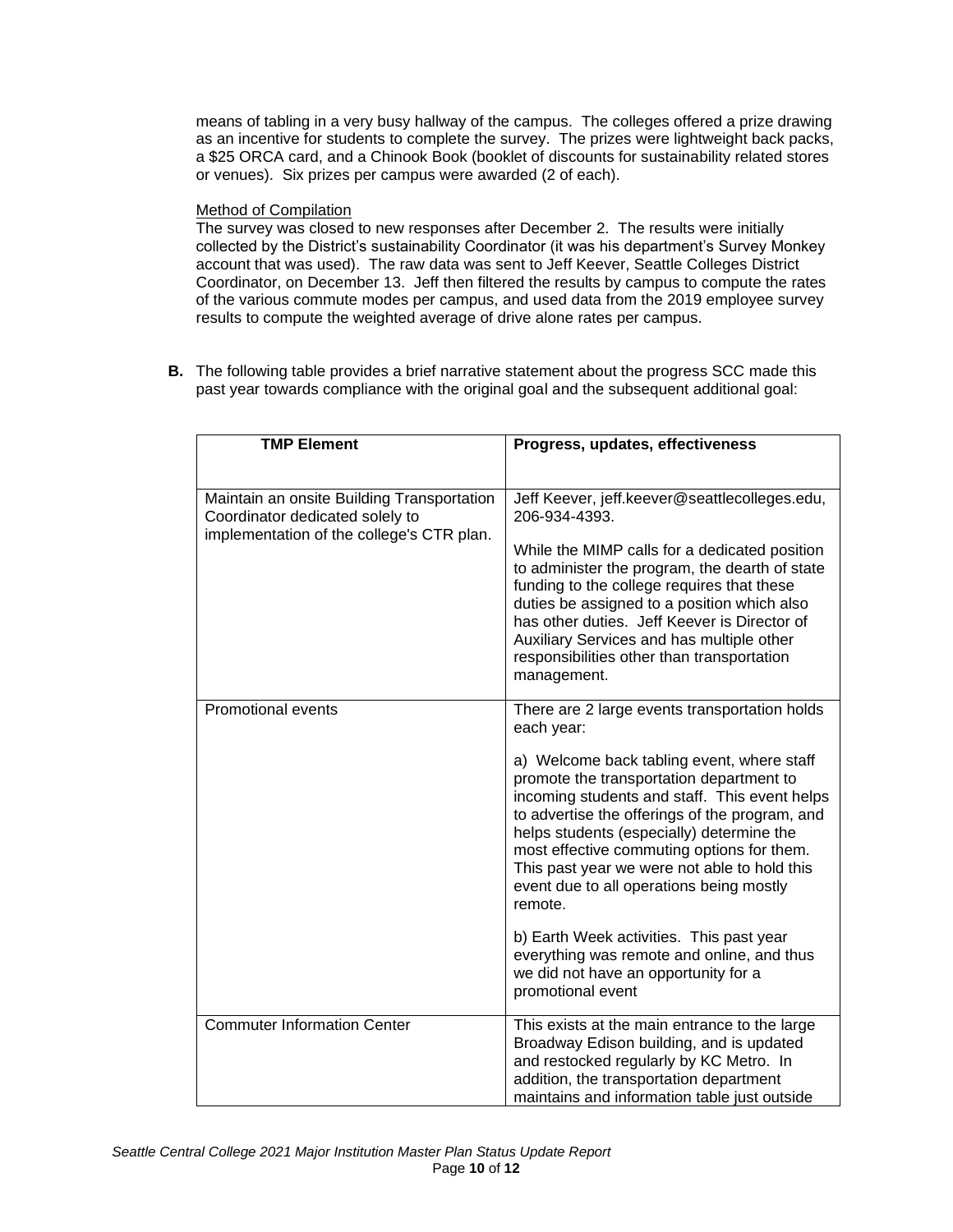|                                                                                                                                                                 | the transportation offices, with updated<br>commuting information for staff and students.                                                                                                                                                                                                                                                                                                                                                                                                                                                                                                                                                                                                                 |
|-----------------------------------------------------------------------------------------------------------------------------------------------------------------|-----------------------------------------------------------------------------------------------------------------------------------------------------------------------------------------------------------------------------------------------------------------------------------------------------------------------------------------------------------------------------------------------------------------------------------------------------------------------------------------------------------------------------------------------------------------------------------------------------------------------------------------------------------------------------------------------------------|
| All SCC tenants participating in the TMP                                                                                                                        | Commuter benefits are available to all tenants<br>to the extent allowed by Washington State<br>law regarding gifting of state resources.                                                                                                                                                                                                                                                                                                                                                                                                                                                                                                                                                                  |
| Ridesharing information is made available<br>to tenants                                                                                                         | The college's ride sharing matching service is<br>available to all tenants.                                                                                                                                                                                                                                                                                                                                                                                                                                                                                                                                                                                                                               |
| Survey staff and students biennially on<br>commuting habits                                                                                                     | Staff are surveyed every two years; students<br>are surveyed each year. Results provided in<br>a separate section. Staff and students were<br>not surveyed this past year due to the COVID<br>closures and disruptions. Surveys to resume<br>in Fall of 2022.                                                                                                                                                                                                                                                                                                                                                                                                                                             |
| <b>Provide Seattle Commuter Services</b><br>(Commute Seattle) with full disclosure of<br>parking costs for staff, faculty and<br>students on a quarterly basis. | We provide an annual report each year to<br>Commute Seattle, which is what is requested<br>of us. This year that requirement was<br>dropped by the city due to the pandemic.                                                                                                                                                                                                                                                                                                                                                                                                                                                                                                                              |
| Provide at least 200 reserved carpool<br>parking spaces on campus.                                                                                              | We currently provide 16 dedicated carpool<br>spaces. If we had more demand for carpool<br>spaces we would provide more. We do not<br>limit the number of carpool permits we are<br>willing to sell to staff/students. Currently we<br>only have 10 employees signed up.<br>Carpooling is not the main solution to<br>reducing drive alone commuting, transit is,<br>with the light rail station at the entrance to our<br>campus.                                                                                                                                                                                                                                                                         |
| Provide a discounted transit pass to<br>students and staff.                                                                                                     | We currently offer all PT and FT staff an<br>unlimited ride ORCA card, for \$51 per<br>academic quarter. We also offer FT (50% of<br>employment and higher) staff to pay for this<br>as a pre tax, pro rated payroll deduction. We<br>offer all students the option to purchase an<br>ORCA E-Purse card. For \$125 they receive a<br>card loaded with \$250 value of rides. We<br>have approximately 350 staff who take<br>advantage of our ORCA subsidy, and<br>approximately 1200 student per quarter<br>purchase the ORCA card we offer to<br>students. These numbers have changed<br>since the onset of the pandemic, but our goal<br>is to match these numbers once the colleges<br>open more fully. |
| Promote the Transportation Management<br>Plan semi-annually with a special event in<br>cooperation with King County Metro.                                      | As already mentioned above: There are 2<br>large events transportation holds each year:<br>a) Welcome back tabling event, where staff<br>promote the transportation department to<br>incoming students and staff. This event helps                                                                                                                                                                                                                                                                                                                                                                                                                                                                        |